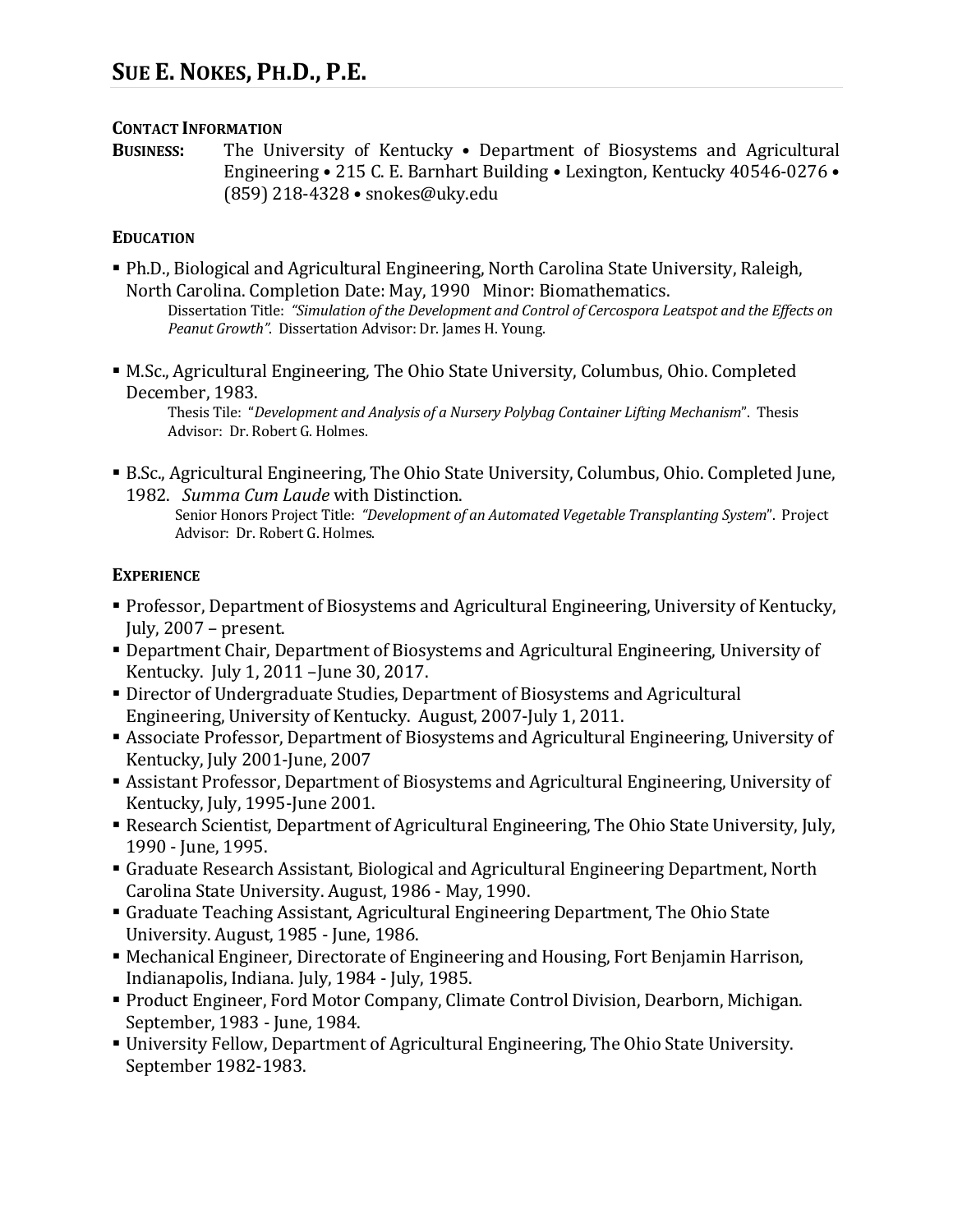- Student Intern, Soil Conservation Service (now NRCS). Summer of 1981 Area office (Medina, Ohio). Summer of 1980 – county office (Stark County, Ohio).
- Student Research Assistant. Summer of 1979. OARDC Ag Engineering. Supervisor: Dr. Ted Short.

### **HONORS AND AWARDS**

- Wethington Award (Award for obtaining extramural funding), 2006- 2017.
- ASABE Presidential Citation for service to the Society (Treasurer), July, 2017.
- Fellow, ASABE. July, 2016.
- Research Empowerment Award, College of Agriculture, Food, and Environment. University of Kentucky, October, 2016.
- Distinguished Alumni Award, Food, Agricultural, and Biological Engineering Department, The Ohio State University. April 13, 2016.
- **Provost's Outstanding Teaching Award, May, 2012**
- Fellow, American Institute of Medical and Biological Engineering, February, 2012.
- USDA-NASULGC Excellence in Teaching Award, Southern Region. November, 2003.
- Superior ASAE Paper Award. 2002. (2.5% of the papers published in 2002 were selected as Superior).
- ASAE A.W. Farrall Young Educator Award, 2000.
- Chancellor's Award for Outstanding Teaching, Non-Tenured Faculty, 2000.
- Henry Lutes College of Engineering Excellence in Teaching Award, 1999.
- Recipient of Gamma Sigma Delta Master Teacher Award, College of Agriculture, 1999.
- Outstanding Teacher Award, BAE, College of Engineering, University of Kentucky, 1999.
- Outstanding Teacher Award, BAE, College of Engineering, University of Kentucky, 1998.
- Outstanding Teacher Award, BAE, College of Engineering, University of Kentucky, 1996.
- Recognized as an Achieving Membership Vice-Chair, ASAE, 1994.
- Towers Faculty Recognition Award for Resident Instruction, College of Agriculture, 1993.
- **Society for Computer Simulation Paper Award, 1990.**
- Phi Kappa Phi Outstanding Ph.D. Candidate, North Carolina State University, 1990.
- H.R. Lucas Biomathematics Scholarship, 1989.
- Outstanding Departmental Teaching Assistant Award, The Ohio State University, 1986.
- Outstanding Departmental Teaching Assistant Award, The Ohio State University, 1985.
- University Fellow, The Ohio State University, 1982.
- **President's Scholarship Recognition Award, 1982.**

### **GRANTS AND CONTRACTS**

### *Current*

 Nokes, S.E., Lynn, B.C., Knutson, B.L., Rankin, S.E. and Shi, J. 2017. RII Track-2 FEC: Assembling Successful Structures: Lignin beads for sustainability of food, energy, and water systems. National Science Foundation. \$2,000,000 to UK for 4 years. Partnering with Louisiana State University Agricultural Center, Baton Rouge, LA.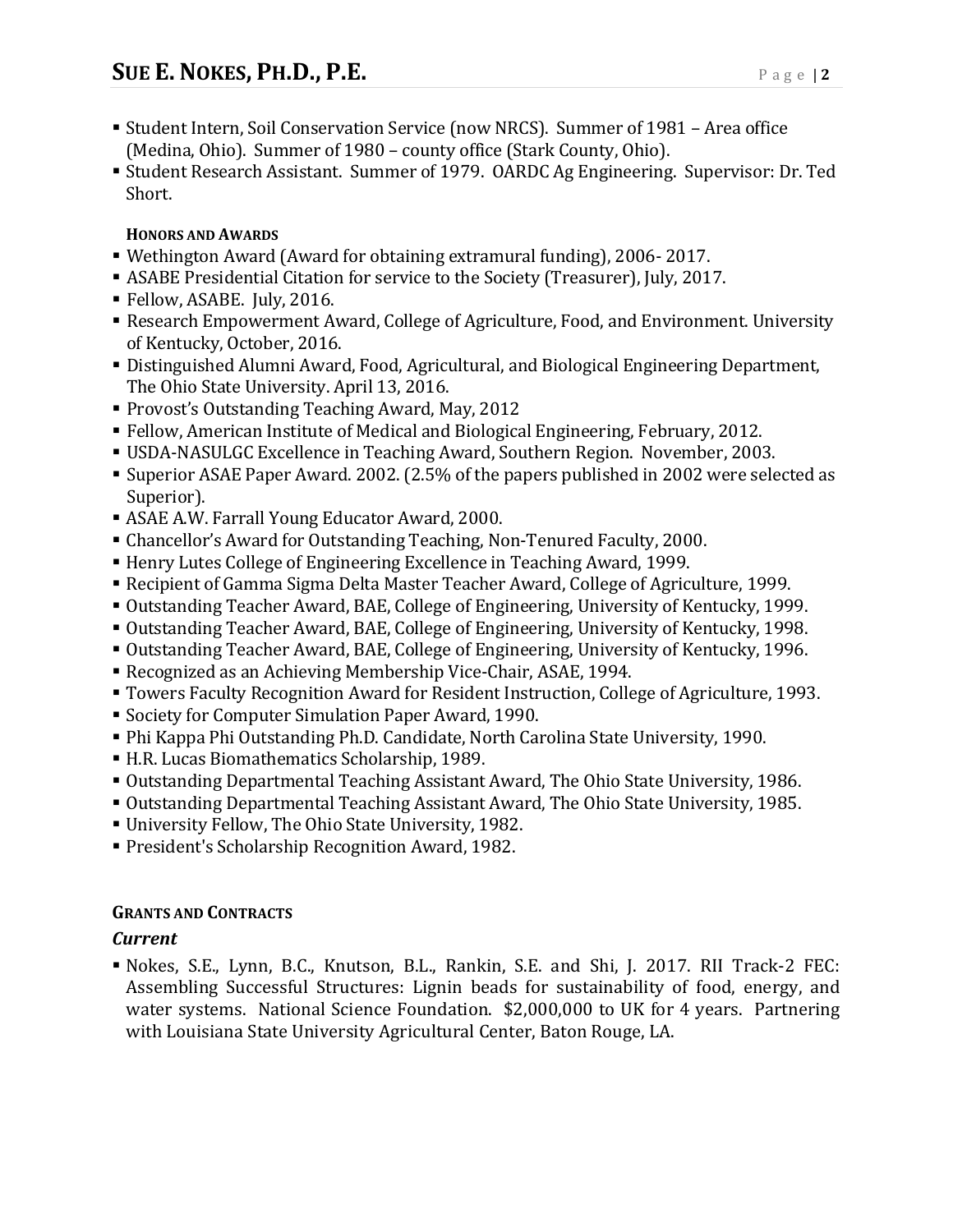# *Grants Completed*

- Nokes, S.E., Anex, R., Chinn, M., Crofcheck, C., DeBolt, S., Flythe, M., Foster, C., Halich, G., Knutson, B., Lynn, B., Lee, C., Montross, M., Mueller, T., Posselius, J., Rankin, S., Seay, J., Shearer, S., Smith, R., Stombaugh, T., Veal, M., Webb, E. 2010. On-Farm Biomass Processing: Towards an Integrated High-Solids Transporting/Storing/Processing System. USDA-ARS Biomass Research Development Initiative. Funded \$6,932,786 with a \$2,169,775 match from CNH. 5 years. July 1, 2011-June 30, 2016**.**
- Rankin, S., Nokes, S. and Knutson,B. 2010. Interfacial Engineering of Biomass Saccharification by *T. reesei* Enzymes. KSEF-Kentucky Science and Engineering Foundation. \$90,000 for two years. 9/1/10-8/31/12.
- Knutson, B.L., Rankin, S. and Nokes, S.E. 2008. Separation and recovery of high-value pentose derivatives from cellulosic biomass using molecular imprinting. USDA/DOE Biomass Research Initiative. \$1.5M for three years (matching provided by the State of KY).
- S.E. Nokes, B.L. Knutson, H.J. Strobel, and B.C. Lynn. 2007. Bacterial adaptations for enhanced cellulose utilization: a systems approach. Southeastern Sun Grant Center. \$250,000 for three years with a one year no cost extension.
- Nokes, S.E., and C. Crofcheck. 2006. Subcontract on Iowa State Proposal. A Virtual Education Center for Biorenewable Resources: Building Capacity and Humanizing Distance Education. USDA Higher Education Challenge Grant. \$500,000 for 36 months. Subcontract to UK for \$125,000 for 36 months plus 2-yr no cost extension.
- Vaillancourt, L.J, S.E. Nokes, and M. D. Montross. 2007. The Potential Use of Corn Stalk Rot Fungi for Saccharification of Plant Cellulose in Fuel Ethanol Production. Pilot Project with the Kentucky Tobacco Research and Development Center (KTRDC), Research Program in Plant-derived Natural Products. \$75,000 for one year, renewed for one year.
- Nokes, S.E., B.L. Knutson, H.J. Strobel, and B.C. Lynn. 2005. Differentiating Microbial Pathway and Membrane Adaptations for Enhanced Performance in Extreme Environments. 2005. Kentucky Rural Energy Consortium. Funded \$160,763 for 15 months.
- Nokes, S.E., B.L. Knutson, H.J. Strobel, and B.C. Lynn. 2005. Differentiating Microbial Pathway and Membrane Adaptations for Enhanced Performance in Extreme Environments. 2005. Kentucky Office of Energy Policy Matching Grant. \$51,324 for 15 months.
- Nokes, S.E., and H.J. Strobel. 2004. Development of novel technology for in-situ saccharification and biomass conversion. CPBR. \$96,608 for one year.
- Crofcheck, C.L., M.D. Montross, S. McNeill and S.E. Nokes. 2004. Tours of ethanol and biodiesel production facilities and users across Kentucky. DOE/SSEB Southeast Biomass State & Regional Partnership Projects. Funded \$24,412 for one year.
- Nokes, S.E., M.D. Montross, C.L. Crofcheck, and C. L. Hanley. 2004. Biomass Outreach Education Program for the State of Kentucky. Kentucky Office of Energy Policy. Funded \$9,890 for one year.
- Smith, M.S., J. Chapell, G.B. Collins, N.M. Cox, and J. Fink. 2002. Partnering for Innovative Commercialization of Technology: The University of Kentucky Natural Products Alliance. NSF 02-060. OIA – Partnerships for Inovation –PFI. Funded \$600,000 for 3 years. S.E. Nokes was one of the Co-PI's on the project.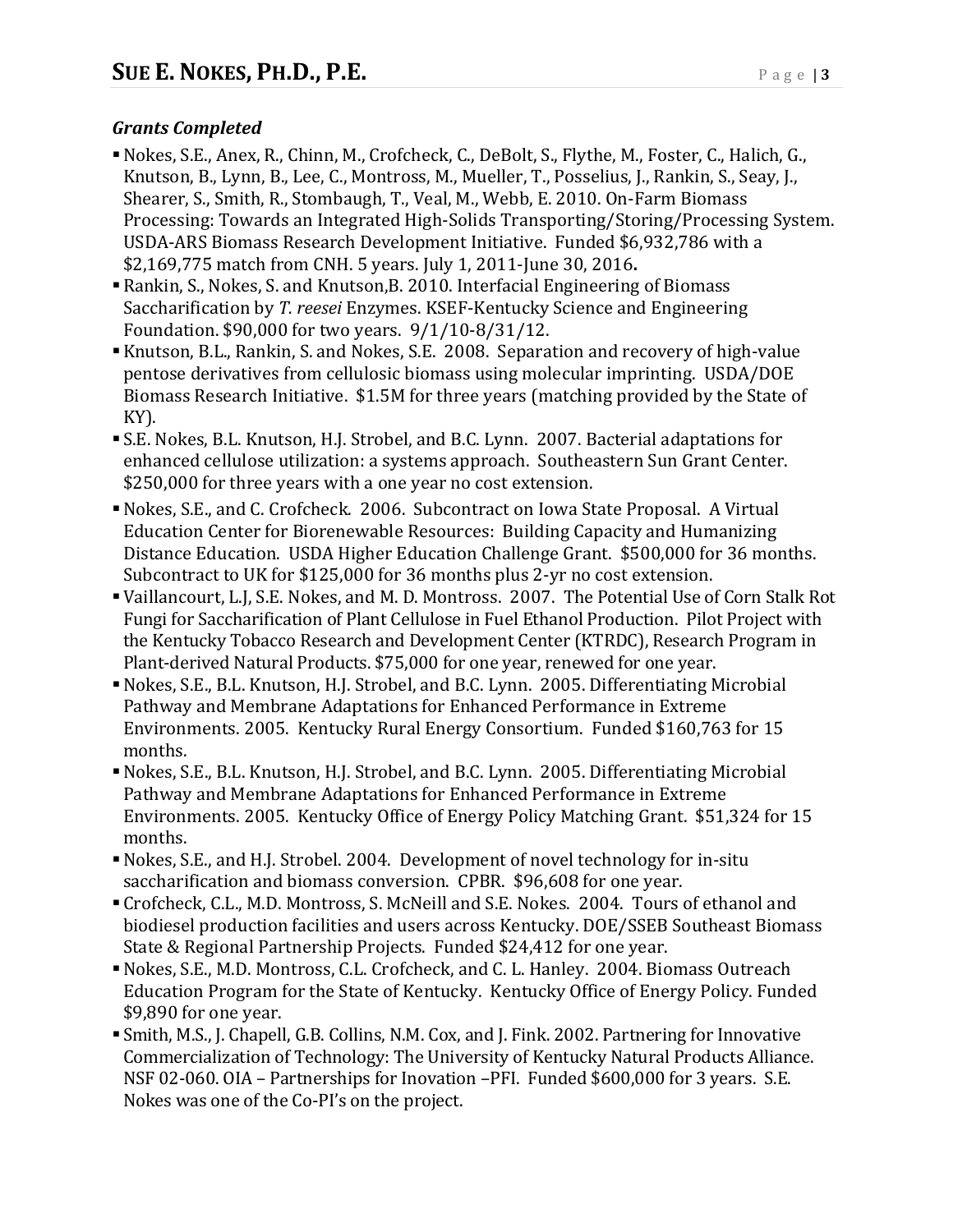- Payne, F.A., C. A. Crofcheck, and S.E. Nokes. 2002. National Needs Graduate Fellows in Bioprocess Engineering. USDA. Funded \$207,000 for three years.
- Nokes, S.E., and H.J. Strobel. 2001. Fiberlite Centrifuge Rotors. Major Equipment Grant. University of Kentucky. Funded \$6,866.00 one-time lump sum.
- Nokes, S.E., H. J. Strobel, M.A. Marchant, and C. Krishna.2000. Simplified Technology for Enzyme Production with Thermophilic Anaerobic Bacteria. USDA – NRI – CGP. Funded \$195,000 for five years.
- Nokes, S.E. 2000. Novel enzyme production technique for use in bioconversion process. University of Kentucky Research Committee Grant. Funded at \$4,800 for one year.
- Nokes, S.E. 1999. NSF Research Experience for Undergraduates Supplemental Award. NSF. \$18,843 for two years.
- Knutson, B.L., Strobel, H., Nokes, S.E., and Dawson, K. 1998. Novel compressed solvent extraction processes for enhanced biomass conversion using thermophilic bacteria. National Science Foundation. Funded for \$348,000 for 3 years.
- Nokes, S. E. 1997. Phytase production in solid state fermentation with *Aspergillus niger*. Sponsored by Alltech Inc. for \$110,000 for three years.
- Nokes, S. E. 1996. Model development and calibration for predicting the persistence and efficacy of chlorothalonil on tomatoes. Subcontract for \$42,000 for two years from Bennett, M. A., Riedel, R. M., and S. E. Nokes. 1996. Assessing an Integrated Disease Management Strategy for Tomatoes. Funded at \$116, 674 for two years from USDA - National Research Initiative Competitive Grants Program.
- Nokes, S. E. 1996. Fermentation optimization for enzymes production with fungi. Sponsored by Alltech Inc. for \$40,000 for two years.

# **CURRENT HATCH PROJECTS**

 Shi, J. Nokes, S.E., Montross, M. and C. Crofcheck. 2016. S-1041. The science and engineering for a biobased industry and economy. Muli-state project. Five year project.

# **HATCH PROJECTS COMPLETED**

- Nokes, S.E., Strobel, H.J., Montross, M. and C. Crofcheck.. 2009. S-1041 (Renewal of S-1007) The science and engineering for a biobased industry and economy. Muli-state project. Five year project.
- Nokes, S.E. 2008. NE506 Wood Utilization Research on US Biofuels, Bioproducts, Hybrid Biomaterials Composite Production, and Traditional Forest Products. Mulit-state regional project. Stephen Reiling administrative advisor.
- Nokes, S.E., Strobel, H.J., Montross, M. and C. Crofcheck.. 2002. S-1007 The science and engineering for a biobased industry and economy. Muli-state project. Five year project.
- Nokes, S.E., Payne, F.A., Dawson, K.A., and H.J. Strobel. 1997. A systematic approach to enzyme recovery from solid-state fermentation. Kentucky Agricultural Experiment Station. Five year project.
- Gates, R.S., Nokes, S.E., Anderson, R.G., Buxton, J.W., and R.L. Geneve. 1996. Vapor pressure deficit control for plant propagation within greenhouses. Five year project.
- Payne, F.A., Gates, R.S., Nokes, S.E., and C. Hicks. 1995. Fiber optic sensor development for cottage cheese processing. Kentucky Agricultural Experiment Station. Five year project.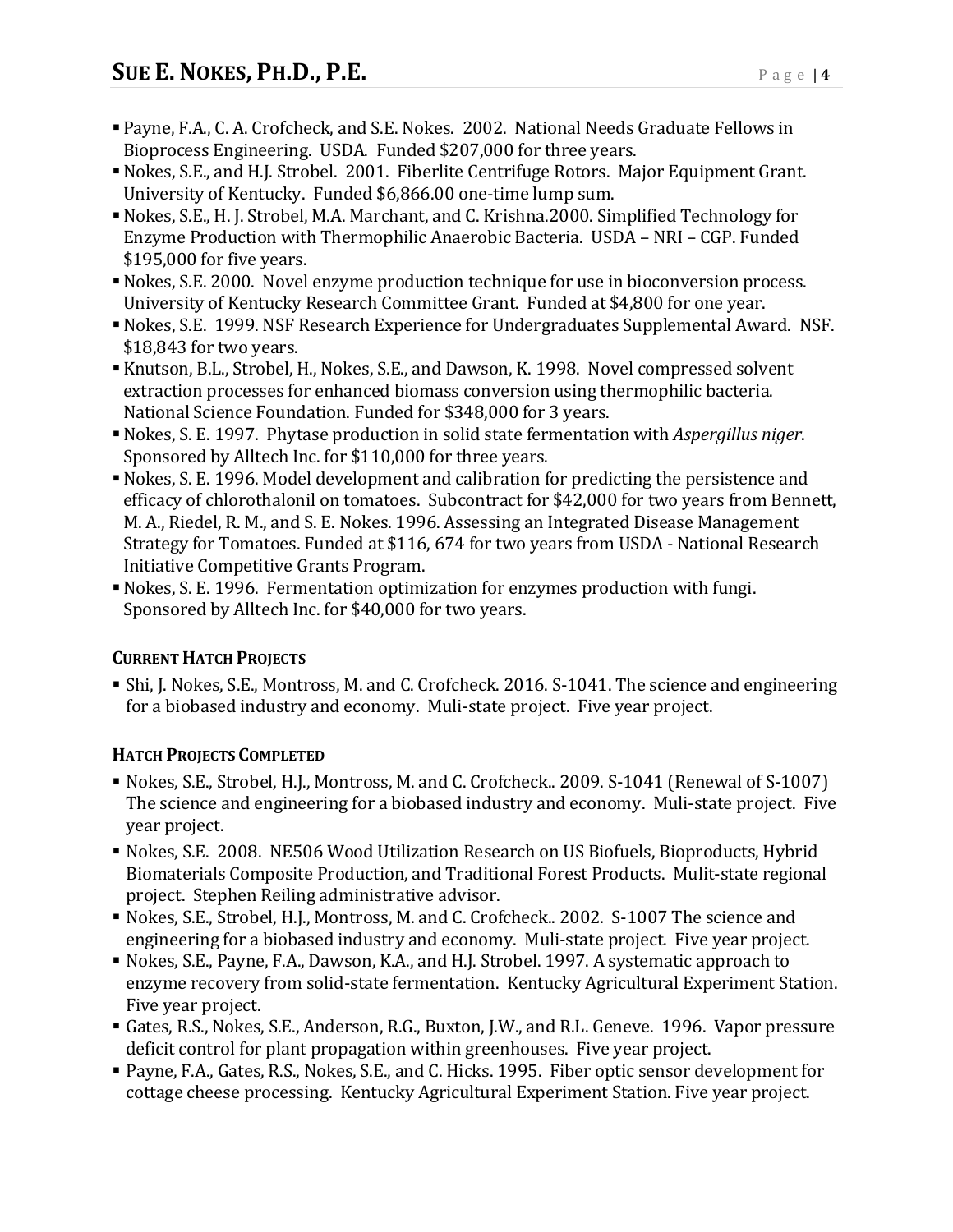### **PATENT**

 Nokes, S.E., Lynn, B.C., Rankin, S. Knutson, B, Montross, M.D., and M. Flythe. On-Farm Integrated High-Solids Processing System for Biomass. U.S. Utility Patent Number 9376697. Issue Date 6/28/2016.

### **REFEREED PUBLICATIONS**

- Kwabena, D., Nokes, S.E., Seay, J.R. and B.L. Knutson. 2018. Mechanistic simulation of batch acetone-butanol-ethanol (ABE) fermentation with in situ gas stripping using Aspen Plus™. Bioprocess and Biosystems Engineering. 41(9): 1283-1294.
- Dideolu, J.D., Ellison, C.R., Bursavich, J., Benbow, M., Favrot, C., Blazier, M., Marculescu,C., Nokes, S.E., and Boldor, D. 2018. An evaluative comparison of lignocellulosic pyrolysis products derived from various parts of *Populus deltoides* trees and *Panicum virgatum* grass in an inductively heated reactor. Energy Conversion and Management. 171, 1 September 2018: 710-720.
- Modenbach, A.A., Nokes, S.E., Montross, M.D., and Knutson, B.L. 2017. Toward Biochemical Conversion of Lignocellulose On-Farm: Pretreatment and Hydrolysis of Corn Stover in-Situ. Transactions of ASABE. 60(4): 1025-1033. DOI: 10.13031/trans.12069.
- Sympson, W.S., Nokes, S.E., and Hickman, A.N. 2017. Recirculating calcium hydroxide solution: A practical choice for on-farm high solids lignocellulose pretreatment. Industrial Crops and Products. 97: 492-297. MAR, 2017. DOI: 10.1016/j.indcrop.2016.12.057
- Zhou, S., Li, H-F. Garlapalli, R., Nokes, S.E., Flythe, M., Rankin, S.E., and Knutson, B.L. 2017. Hydrolysis of model cellulose films by cellulosomes: Extension of quartz crystal microbalance technique to multienzymatic complexes. Journal of Biotechnology. 241: 42-49. DOI: 10.1016/j.jbiotec.2016.11.008
- Hickman, A.N., Nokes, S.E., Sympson, W.S., Ruwaya, M.J., Montross, M., and Knutson, B.L. 2016. The confounding effects of particle size and substrate bulk density on Phanerochaete chrysosporium pretreatment of Panicum varigatum. Bioresources. 11(3):7500-7511. DOI: 10.15376/biores.11.3.7500-7511
- Noelia M. Elía, Sue E. Nokes, Michael D. Flythe. 2016. Switchgrass (Panicum virgatum) fermentation by Clostridium thermocellum and Clostridium saccharoperbutylacetonicum sequential culture in a continuous flow reactor. AIMS Energy. 4(1):95-103. DOI: 10.3934/energy.2016.1.95
- Michael D. Flythe1, Noelia M. Elía, Micah B. Schmal, Sue E. Nokes. 2015. Switchgrass (*Panicum virgatum*) Fermentation by *Clostridium thermocellum* and *Clostridium beijerinckii*  Sequential Culture: Effect of Feedstock Particle Size on Gas Production. Advances in Microbiology. 5:311-316. http://dx.doi.org/10.4236/aim.2015.55031
- Yao, W. and S.E. Nokes. 2014. First Proof of Concept of Sustainable Metabolite Production from High Solids Ferementation of Lignocellulosic Biomass Using a Bacterial Co-Culture and Cycling Flush System. Bioresource Technology. 173(Dec): 216-223
- Yao, W. and S.E. Nokes. 2014. *Phanerochaete chrysosporium* Pretreatment of Biomass to Enhance Solvent Production in Subsequent Bacterial Solid-substrate Cultivation. Biomass & Bioenergy. 62(Mar): 100-107.
- Modenbach, A.A. and S.E. Nokes. 2014. Effects of Sodium Hydroxide Pretreatment on Structural Components of Biomass. Trans. of ASABE. 57(4): 1187-1198.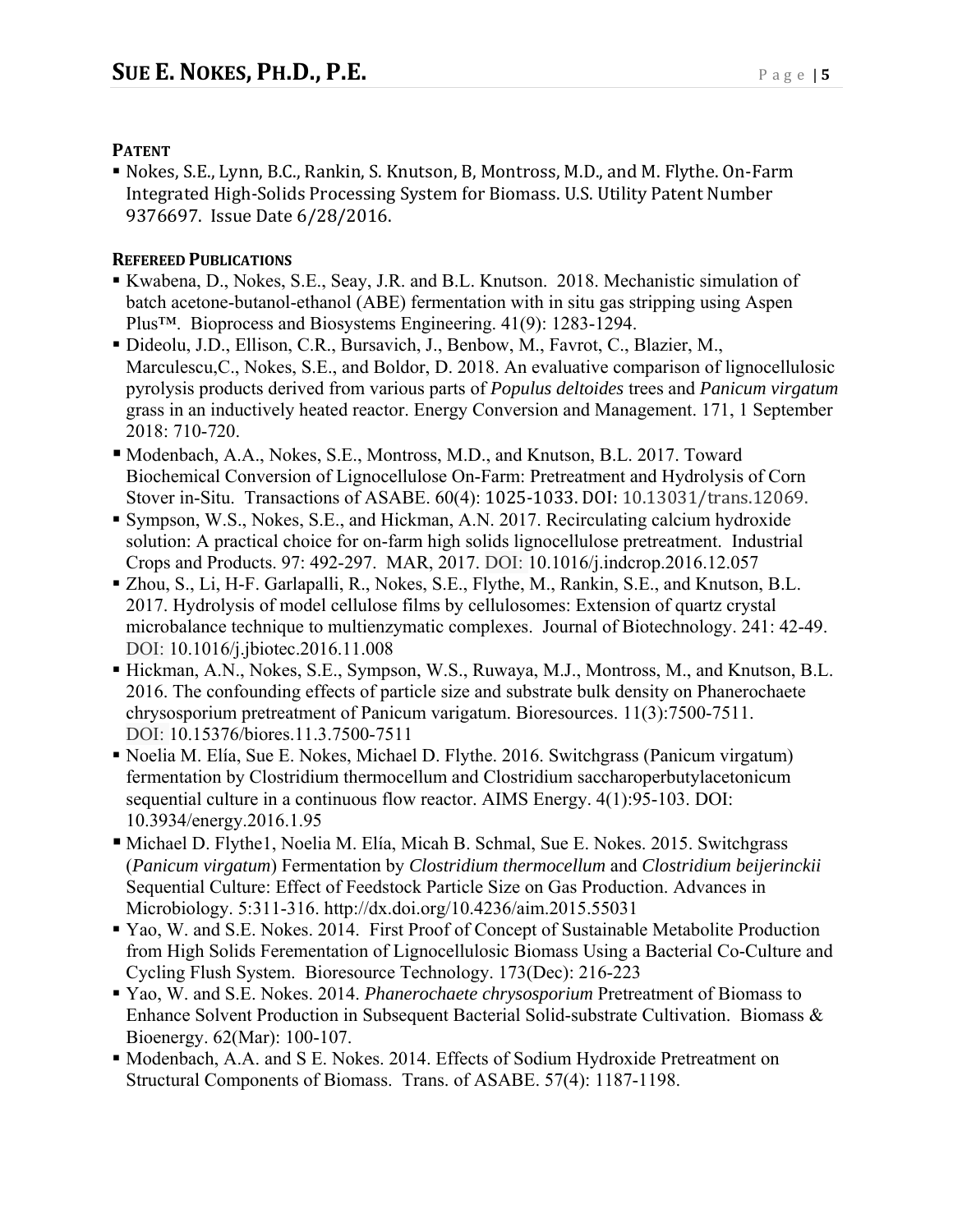- Petti, Carloalberto, Shearer, Andrew, Tateno, Mizuki, Ruwaya, Mathew, Nokes, Sue, Brutnell, Tom, and DeBolt, Seth. 2013. Comparative feedstock analysis in *Setaria viridis* L. as a model for C4 bioenergy grasses and Panicoid crop species. Frontiers in Plant Science 19 June 2013. Published online: doi: 10.3389/fpls.2013.00181.
- $\blacksquare$  Modenbach, A.A. and S. E. Nokes. 2013. Enzymatic Hydrolysis of Biomass at High-Solids Loadings – A Review. Biomass & Bioenergy. 56(Sep): 526-544.
- Yao, W. and S.E. Nokes. 2013. The Use of Co-Culturing in Solid Substrate Cultivation and Possible Solutions to Scientific Challenges. Biofuels, Bioproducts, & Biorefining – BIOFPR. 7(4): 361-372.
- Modenbach, A. A. and S.E. Nokes. 2012. The Use of High-Solids Loadings in Biomass Pretreatment - A Review. Biotechnology and Bioengineering. Biotechnology and Bioengineering. June:109(6):1430-42. DOI 10.1002/bit.24464.
- Li, H-F., Knutson, B.L., Nokes, S.E., Lynn, B.C., and M.D. Flythe. 2012. Metabolic control of Clostridium thermocellum via inhibition of hydrogenase activity and the glucose transport rate. Appl Microbiol Biotechnol. Feb: 93(4):1777-84. DOI 10.1007/s00253-011-3812-3.
- Sharma, B., Nokes, S., Montross, M., and L. Vaillancourt. 2010. A real-time polymerase chain reaction protocol for quantifying growth of Fusarium graminearum during solid substrate cultivation on corn stover. Journal of Biotech Research, 2010. 2:144-155.
- Dhamagadda, V. S., S.E. Nokes, H.J. Strobel, and M.D. Flythe. 2010. Investigation of the metabolic inhibition observed in solid substrate cultivation of *Clostridium thermocellum* on cellulose. Bioresource Technology. 101(15): 6039-6044.
- Coleman, N., C. Crofcheck, S. Nokes and B. Knutson. 2009. Effects of Growth Media pH and Reaction Water Activity on the Conversion of Acetophenone to (S)-1 phenylethanol by *Saccharomyces cerevisiae* Immobilized on Celite 635® and in Calcium Alginate. Trans of ASABE. 52(2):665-671.
- Timmons, MD, BL Knutson, SE Nokes, H.J. Strobel, BC Lynn. 2009. Analysis of composition and structure of *Clostridium thermocellum* membranes from wild-type and ethanol-adapted strains. Applied Microbiology and Biotechnology. Vol. 82(5):929-939.
- Chinn, M.S., Nokes, S.E., Strobel, H.J. 2007. Influence of Process Conditions on End Product Formation from *Clostridium thermocellum* 27405 in Solid Substrate Cultivation on Avicel. Bioresource Technology. 99(7) May 2008: 2664-2671.
- Zhuang, J., M.A. Marchant, S.E. Nokes, and H.J. Strobel. 2007. Economic analysis of cellulase production methods for bioethanol. Applied Engineering in Agriculture. 23(5):679-687.
- Chinn, M.S., Nokes, S.E., Strobel, H.J. 2007. Influence of process conditions on end product formation from Clostridium thermocellum 27405 in solid substrate cultivation on Paper Pulp Sludge. Bioresource Technology. Volume 98(2007):2184-2193.
- Chinn, M.S., Nokes, S.E., Strobel, H.J. 2006. Screening of thermophilic anaerobic bacteria for solid substrate cultivation on lignocellulosic substrates. Biotechnology Progress. 22 (1): 53- 59.
- Bothun, G.D., B.L. Knutson, H.J. Strobel, and S.E. Nokes. 2006. Liposome fluidization and melting point depression by compressed and liquid n-alkanes. Colloids and Surfaces, A: Physiochemical and Engineering Aspects. 279(1-3):50-57.
- Bothun, G.D., Knutson, B.L., Berberich, J.A., Strobel, H.J. and S.E. Nokes. 2005. Molecular and phase toxicity of compressed and supercritical fluids in biphasic continuous cultures of *Clostridium thermocellum*. Biotechnology and Bioengineering. 89(1): 32-41.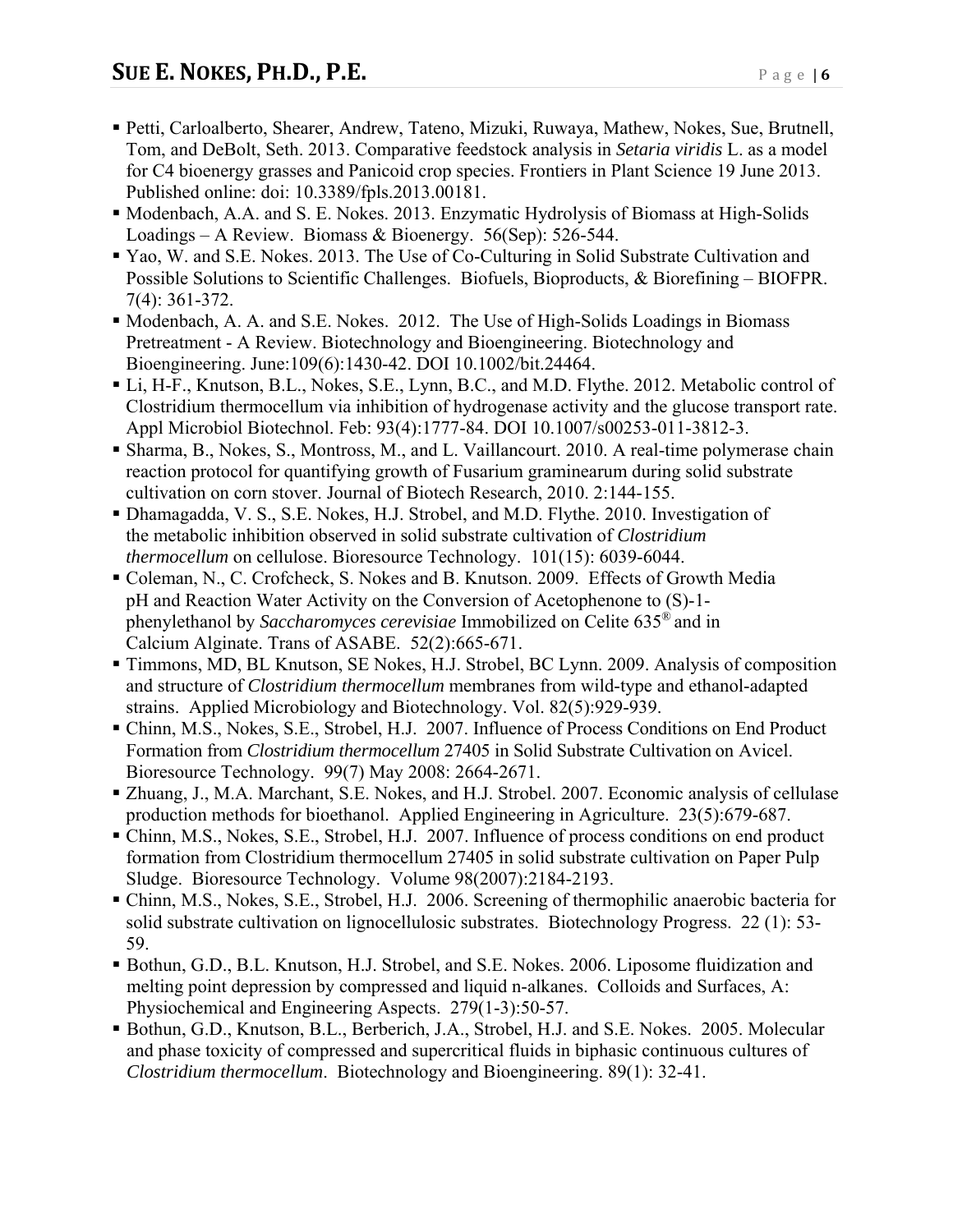- Bothun, G.D., B.L. Knutson, H.J. Strobel, and S.E. Nokes. 2005. Liposome fluidization and melting point depression by pressurized CO<sub>2</sub> determined by fluorescence anisotropy. Langmuir. 21(2):530-536.
- Carter, S.B., S.E. Nokes, and C.L. Crofcheck. 2004. The influence of environmental temperature and substrate initial moisture content on *Aspergillus niger* growth and phytase production in solid-statec. Trans. of ASAE. 47(3):945-949.
- Bothun, GD, Knutson, BL, Berberich, JA, Strobel, HJ and SE Nokes. 2004. Metabolic selectivity and growth of *Clostridium thermocellum* in continuous culture under elevated hydrostatic pressure. Applied Microbiology and Biotechnology. 65:149-157.
- Chinn, M.S. and S.E. Nokes. 2003. Temperature control of a solid substrate cultivation deepbed reactor using an internal heat exchanger. Trans. of ASAE. 46(6): 1741-1749.
- Bothun, G.D., B.L. Knutson, H.J. Strobel and S.E. Nokes. 2003. Mass transfer in hollow fiber membrane contactor extraction using compressed solvents. Journal of Membrane Science. 227:183-196.
- Chinn, M.S., S.E. Nokes, and R.S. Gates. 2003. PC based data acquisition for a solid state cultivation deep bed reactor. Applied Engineering in Agriculture. 19(2): 237-245.
- Bothum, G.D., B.L. Knutson, H.J. Strobel, S.E. Nokes, E.A. Brignole, and S. Diaz. 2002. Compressed solvents for the extraction of fermentation products within a hollow fiber membrane contactor. Journal of Supercritical Fluids. 25:119-134.
- Fife, J.P., and S. E. Nokes. 2002. Evaluation of the effect of rainfall intensity and duration on the persistence of chlorothalonil on processing tomato foliage. Crop Protection. 21:733-740.
- Crofcheck, C. L., Payne, F. A., Hicks, C. L., Mengüç, M. P., and Nokes, S.E. 2002. Fiber optic sensor response to high levels of fat in cream. Transactions ASAE. 45(1):171-176.
- Papagianni, M., S.E. Nokes, and K. Filer. 2001. Submerged and solid-state phytase fermentation by *Aspergillus niger*: Effects of agitation and medium viscosity on phytase production, fungal morphology, and inoculum performance. Food Technology and Biotechnology. 39(4): 319-326.
- Patterson, J.M., S.E. Nokes, M.A. Bennett, and R.E. Reidel. 2001. Evaluation of residual chlorothalonil levels on processing tomato foliage using the TOM-CAST spray program. Applied Engineering in Agriculture. 17(4): 445-448.
- Krishna, C. and S.E. Nokes. 2001. Influence of Inoculum Size on Phytase Production and Growth in SSF by *Aspergillus niger*. Transactions of ASAE. 44(4): 1031-1036.
- Krishna, C. and S.E. Nokes. 2001. Predicting vegetative inoculum performance to maximize phytase production in solid-state fermentation using response surface methodology. Journal of Industrial Microbiology and Biotechnology. 26: 161-170.
- Zolnier, S., R.S. Gates, R.G. Anderson, S.E. Nokes, and G.A. Duncan. 2001. Non-waterstressed Baseline as a Tool for Dynamic Control of a Misting Systems for Propagation of Poinsettias. Trans. Of ASAE. 44(1):137-147.
- Berberich, J. A., B. L. Knutson, H. J. Strobel, S. Tarhan, S. E. Nokes, and K. A. Dawson. 2000. Product Selectivity Shift in *Clostridium thermocellum* in the Presence of Compressed Solvents. *Ind. Eng. Chem. Res*, 39(12):4500-4505**.**
- Berberich, J. A., B. L. Knutson, H. J. Strobel, S. Tarhan, S. E. Nokes, and K. A. Dawson. 2000. Toxicity effects of compressed and supercritical solvents on thermophilic microbial metabolism. Biotechnol. Bioeng. 70(5): 491-497.
- Nokes, S. E., F.M. Landa, and J.D. Hanson. 1996. Validation of the Root Zone Water Quality Model (ver 2.1) from a crop growth perspective. Trans. of ASAE. 39(3): 1177-1184.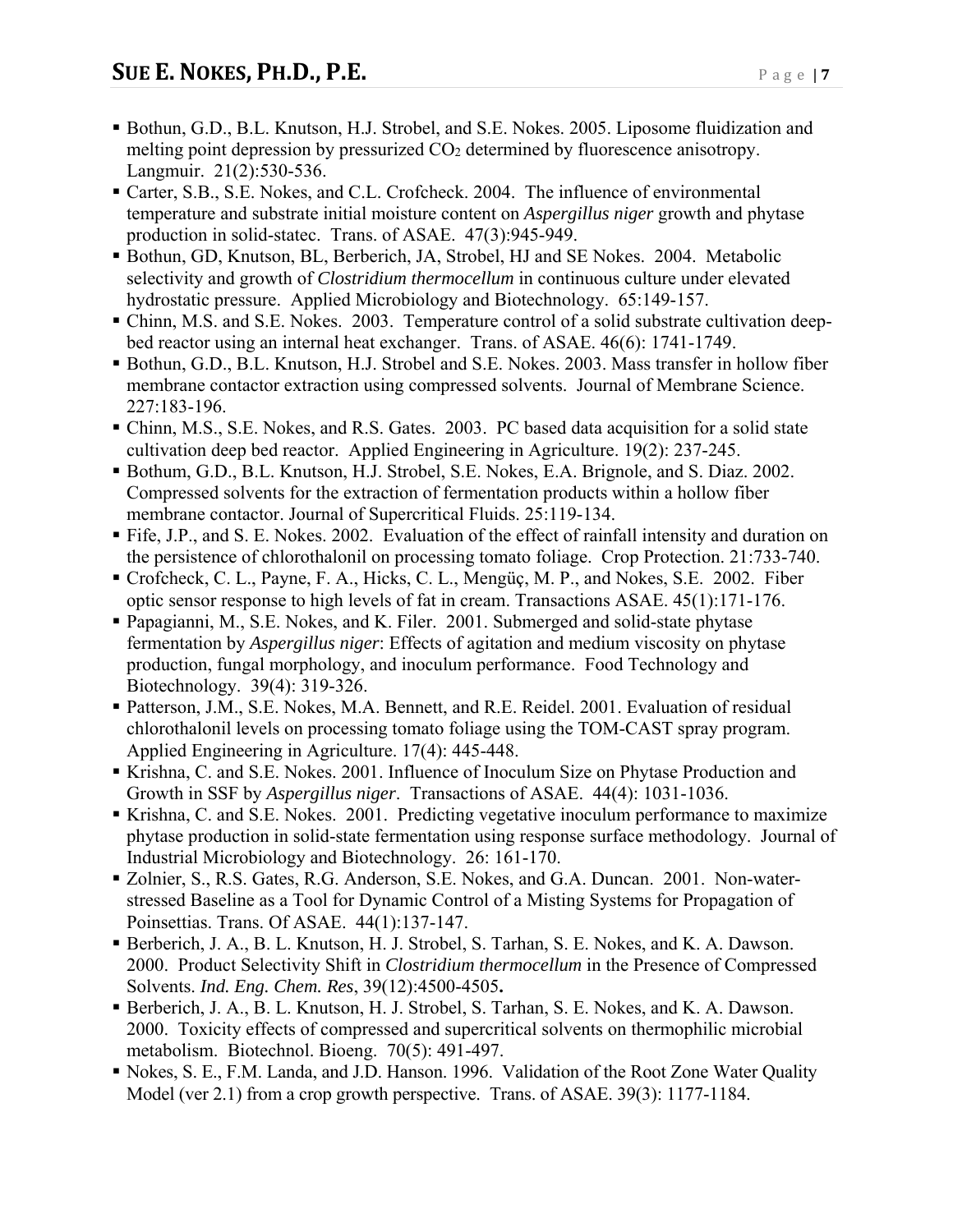- Stombaugh, D.P. and S. E. Nokes. 1996. Development of a biologically-based aerobic composting simulation model. Trans. of ASAE. 39(1): 239-250.
- Workman, S.R., A.D.Ward, N.R. Fausey, and S.E. Nokes. 1995. Atrazine and alachlor dissipation rates from field experiments. Trans. of ASAE.38(5):1421-1425.
- Nokes, S. E. and R. J. Gustafson. 1994. Recruiting and retaining women in agricultural engineering. NACTA Journal. March, 1994. Vol. XXXVIII(1). p. 49-53.
- Nokes, S. E. and J. H. Young. 1992. Predicting the persistence and efficacy of chlorothalonil on peanut leafspot. Trans. of ASAE. 35(5):1699-1708.
- Nokes, S. E. and J. H. Young. 1991. Sensitivity analysis of leafspot progression parameters in the simulation model PEANUT. Trans. of ASAE. 34(3):1040-1046.
- Nokes, S. E. and J. H. Young. 1991. Simulation of the temporal spread of leafspot and the effect on peanut growth. Trans. of ASAE 34(2):653-662.
- Nokes, S. E. and J. H. Young. 1991. Simulation of the defoliation in peanut from soil water stress. Trans. of ASAE. 34(1):334-339.
- Workman, S. R., Nokes, S. E., Ward, A. D., and N. R. Fausey. 1991. Overview of the Ohio Management Systems Evaluation Area. Irrigation and Drainage Proc. IR Div/ASCE. p. 725-731.

# **BOOK CHAPTERS**

- Hatch, S.E. Changing our world: True Stories of Women Engineers. 2006. Powered by Corn. p. 37. American Society of Civil Engineers. Reston, Virginia. 222pp.
- Nokes, S. E. 1999. Enzyme production using surface culture fermentation. P. 451-460. In: Under the Microscope. Focal Points for the New Millenium. Biotechnology in the Feed Industry. Proceedings of Alletch's 15<sup>th</sup> Annual Symposium. Eds. T.P. Lyons and K.A. Jacques. Nottingham University Press. 596 pages.
- Nokes, S.E. 1998. Because I didn't know I was different. In: *Women in Science*. Angela M. Pattatucci (ed). Sage Publications.
- Nokes, S. E. 1995. Evapotranspiration. In *Principles of Hydrology*. A. D. Ward and W. J. Elliot (eds). Lewis Publishers.

### **GRADUATE STUDENT SUPERVISION**

### **MAJOR PROFESSOR**

- Rilwan Oyetunji. PhD students. Biosystems and Agricultural Engineering. Expected Graduation Date: December, 2020. Thesis Topic: Isolation and Storage of Isoflavones from Red Clover for use in Ruminants as an Antimicrobial Compound.
- Megan Walz. MSc student. Biosystems and Agricultural Engineering. Expected Graduation Date: December, 2018. Thesis Topic: Use of Mesoporous Silicon Particles to Concentrate Glucose from Lignocellulosic Hydrolysate for Downstream Fermentation.

### **PREVIOUS STUDENTS**

- William Sympson. MSc. , Biosystems and Agricultural Engineering. Graduation Date: May, 2017. Thesis Title: Recirculating Calcium Hydroxide Solution: A Practical Choice for On-Farm High Solids Lignocellulose Pretreatment.
- Mathew Ruwaya, MSc. Biosystems and Agricultural Engineering. Graduation Date: May, 2017. Thesis Title: Automated Solid-Substrate Cultivation of the Anaerobic Bacterium *Clostridium thermocellum*.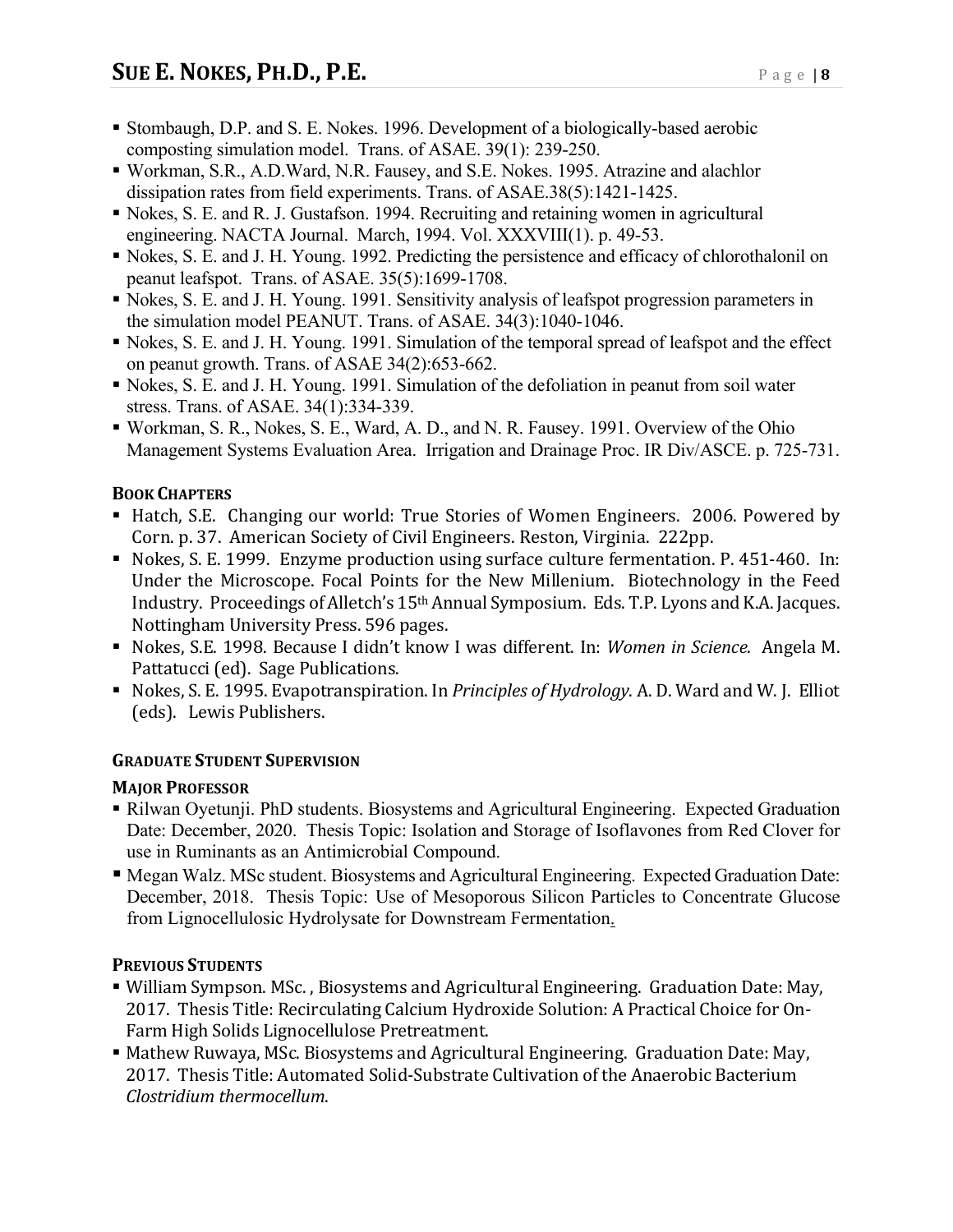- Danielle Empson. MSc. , Biosystems and Agricultural Engineering. Graduation Date: August, 2016. Induction of cellulase in high-solids cultivation of *Trichoderma reesei* for Enhanced Enzymatic Hydrolysis of Lignocellulose.
- Evan Simon, MSc. Biosystems and Agricultural Engineering. Graduation Date: May, 2015. Thesis Title: Investigation of *Phanerochaete chrysosporium* and *Clostridia thermocellum* for Improved Saccharificaiton of Lignocellulose under Non-Sterile Conditions.
- Amanda Hickman, MSc. , Biosystems and Agricultural Engineering. Graduation Date: May, 2015. Thesis Title: Inoculum methods and aeration requirements for pilot-scale fermentation of switchgrass by *Phanerochaete chrysosporium*.
- Bobby Carey, MSc. Biosystems and Agricultural Engineering. Expected Graduation Date: December, 2014. Thesis Title: Genetic marker methods for determining the purity of *Phanerochaete chrysosporium* cultures in solid-substrate pilot-scale cultures of switchgrass.
- Noelia Elia, MSc. Biosystems and Agricultural Engineering. Graduation Date: January, 2014. Thesis Title: Fermentation of switchgrass in a continuous flow-through reactor for biofuel production.
- Mary Kathryn Gray. MSc. Biosystems and Agricultural Engineering. Graduation Date: December, 2013. Thesis Title: Alkaline Hydrogen Peroxide Pretreatment for its use in an on-farm Bioprocessing Facility.
- Alicia Abadie, PhD. Biosystems and Agricultural Engineering. Graduation Date: August, 2013. Dissertation Title: Novel materials for separating C5 and C6 sugars during saccharification of lignocelluloses. **National Science Foundation Fellowship.**
- Bless Adotey, PhD. Biosystems and Agricultural Engineering. Expected Graduation Date: May, 2010. Dissertation Title: Mathematical modeling of *Clostridium thermocellum*.
- Alicia Abadie, MSc. Biosystems and Agricultural Engineering. Graduation Date: August, 2008. Thesis Title: Bioconversion of lignocellulose for biochemical production.
- Bless Adotey, MSc. Biosystems and Agricultural Engineering. Graduation Date: December, 2006. Thesis topic: Metabolic modeling of *Clostridium thermocellum*.
- Vidya Dharmagadda. Post-Doctoral Scientist. 2004-2006. Project: Development of novel technology for in-situ saccharification and biomass conversion
- Mari Chinn, Ph.D. Biosystems and Agricultural Engineering. Graduation date 12/03. Thesis Title: Enzyme production in thermophilic, anaerobic solid substrate cultivation. **National Science Foundation Fellow.** Currently an Assistant Professor at North Carolina State University.
- Nick Coleman, M.Sc. Biosystems and Agricultural Engineering. Graduation date June, 2003. Thesis Title: The effects of growth medium pH and reaction water activity on the reduction of acetophenone by immobilized yeast in hexane. **National Science Foundation Fellow.**  Currently in Law School at UK.
- C. Krishna. Post-Doctoral Scientist. 1999-2001. Project: Optimization of solid-substrate cultivation for production of phytase with *Aspergillus niger*.
- Sefa Tarhan, Ph.D. Biosystems and Agricultural Engineering. Graduation date: 8/01. Dissertation Title: Kinetics and modeling of non-growing *Clostridium thermocellum* cells. Currently an Associate Professor at Gaziosmanpasa Universitesi, Tokat, Turkey.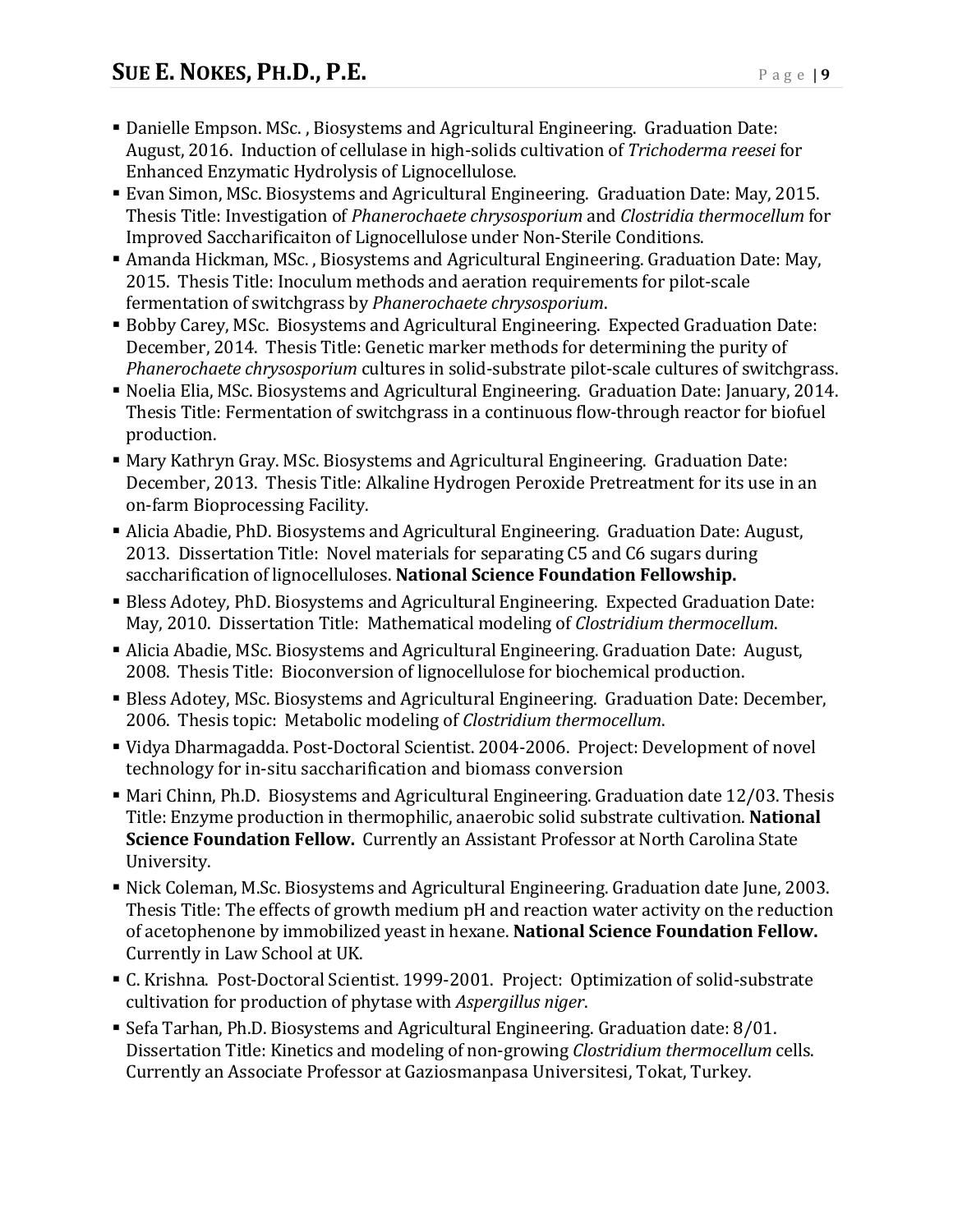- Mari Chinn, M.Sc. Biosystems and Agricultural Engineering. Graduation date: 12/00. Thesis Title: Temperature control of a solid state cultivation deep bed reactor for the production of xylanase by *Trichoderma longibrachiatum*. **National Science Foundation Minority Fellowship.** Continued on for a PhD at UK.
- Seaborn Carter, MSc. Biosystems and Agricultural Engineering. Graduation date: 5/00. Thesis Title: Quantification of biomass and phytase production using solid-state fermentation of *Aspergillus niger* on wheat bran. **Lyman T. Johnson Minority Fellowship.** Currently in the PhD program and an instructor at Florida A & M University.
- Maria Papagianni. Post-doctoral Scientist. 1997-1999. Project: Optimization of solidsubstrate cultivation for production of phytase with *Aspergillus niger*
- Elizabeth R. Ridder, MSc., Biosystems and Agricultural Engineering, University of Kentucky, Graduation Date 5/98 Thesis Title: Optimization of process variables for the production of xylanase on wheat bran by solid state fermentation.

In addition I have served on over 75 graduate committees.

#### **SERVICE ‐ SPECIALASSIGNMENT**

*Kentucky Rural Energy Consortium*, This organization is a partnership between the University of Louisville, the College of Agriculture, the Center for Applied Energy Research, the Governor's Office of Energy Policy, and sixteen different state organizations with interests in promoting energy efficiency and renewable energy research and deployment for the benefit of Kentucky citizens. My activities with KREC included:

- Technical coordinator for UK, 2006-2009
- Kentucky Rural Energy Consortium Steering Committee 2004-2006
- Represented KREC at the Kentucky Farm Bureau Energy Policy Committee meeting, September, 2006.
- Negotiated terms for Panel Manager to review KREC proposals, November, 2005.
- Represented UK at DOE, Golden, CO to learn how to write proposal for KREC to DOE. March, 2005.
- Participated in College of Agriculture Energy Coordination meeting, May, 2003
- Participated in the State Energy Program (SEP) meeting at UK. Steve Holtan from DOE was brought in to assist UK in the writing of successful SEP grant proposals. Feb., 2004
- Represented UK at the organizational meeting for USDA project meeting The Science and Engineering of a Biobased Economy, May, 2003
- Natural Product Alliance 2002-2006
- Internship Selection Committee 2003
- Hosted Jim Fischer, Department of Energy, Energy Efficiency and Renewable Energy's liaison to Universities, January, 2004
- Attended Regional Planning meeting for Sun Grant Initiative, August, 2002
- Participated in planning for College of Ag response to the Kentucky Innovations Act, 2001- 2002

### **DEPARTMENTAL SERVICE**

 Department Liaison to College of Engineering Grand Tours Revision Committee. July 2018-present.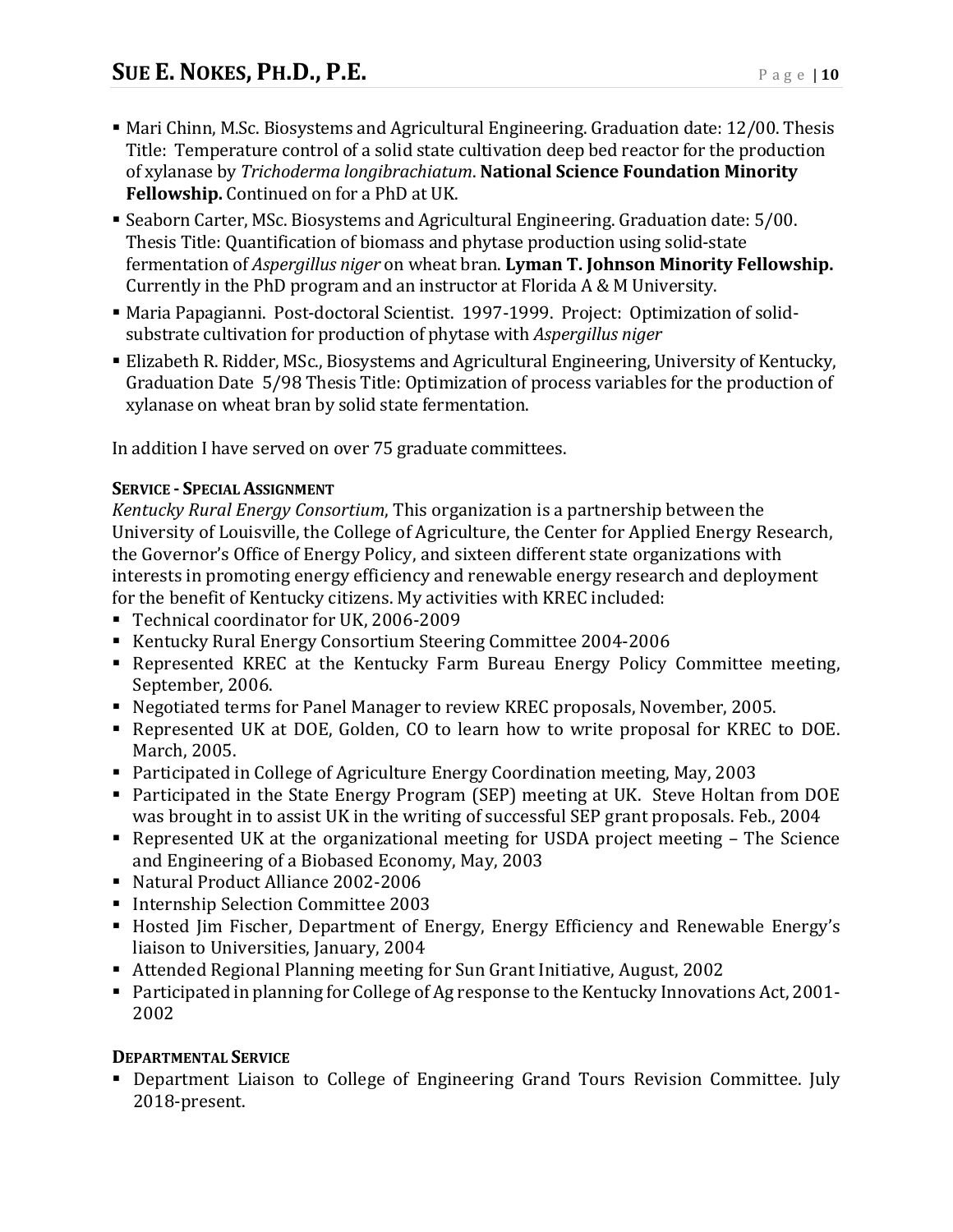- Department Chair, July, 2011 June, 2017.
- Director of Undergraduate Studies. June, 2007-June, 2011.
- Curriculum Committee 2008-present
- Fundamentals of Engineering Exam Review Session for BAE undergraduates, April, 2006
- Chair of Awards Committee, 2003-2010
- **Member of Food Engineering Extension Engineer Search Committee, 2005**
- Student Branch Advisor, 2004-2005
- Fundamentals of Engineering Exam Review Session for BAE undergraduates, April, 2003
- Chair of search committee for Controlled Environment Systems Engineering position, Summer/Fall, 2002.
- Department Seminar committee, 2001-2002
- Recruitment and Retention Committee Chair, 1999-present
- Undergraduate Curriculum Committee 1995-1998
- ABET Review Preparation Committee assisted with document preparation for the 6-year recurring accreditation visit – Fall, 1998
- Departmental Retreat Planning Committee 1996-1997
- Chaired subcommittee for curriculum revision faculty retreat 1996-1997
- Recruitment and Retention Committee 1995-2000
- Departmental committee for Engineering Enhancement Funds 1995-1997
- Ad-hoc Graduate Program Review Committee 1995-1996

# **COLLEGE SERVICE**

# College of Agriculture

- Senate Council 2009-May, 2012
- Faculty Senate, 2009-May, 2012
- Review Committee for Agricultural Biotechnology Program, 2008
- Search Committee, Horticulture 2007
- Honors Committee, 2005-2006
- Agricultural Biotechnology Coordination Committee, 2005-present.
- Southeast Region National Association of State Universities and Land-Grant Colleges (NASULGC) Conference Planning Committee, 2005.
- Ag Faculty Council, 2002-2004
- Ag Faculty Council. 1998-2000
- **Promotion and Tenure Committee, Alternate, 2001-2003**
- **Food Science and Technology Planning Committee, 2002-2004**
- College of Agriculture Food Safety and Nutrition Task Force, 1998 2001
- Hosted a group for UKSMASH, 2001.
- College of Agriculture, Ag Ambassador Faculty Advisor, 1999-2002
- Gamma Sigma Delta Master Teacher Award selection committee, chair 2001, 2002
- Agricultural Faculty Council Member, 2000-2002
- Member of Review committee for the Department of Biosystems and Agricultural Engineering periodic review, Fall, 1998
- Search committee for the Associate Dean for Research, College of Agriculture. 1998.
- Gamma Sigma Delta Membership Committee, Chair 99; member 98
- College of Agriculture Professional Development Committee –1997 2000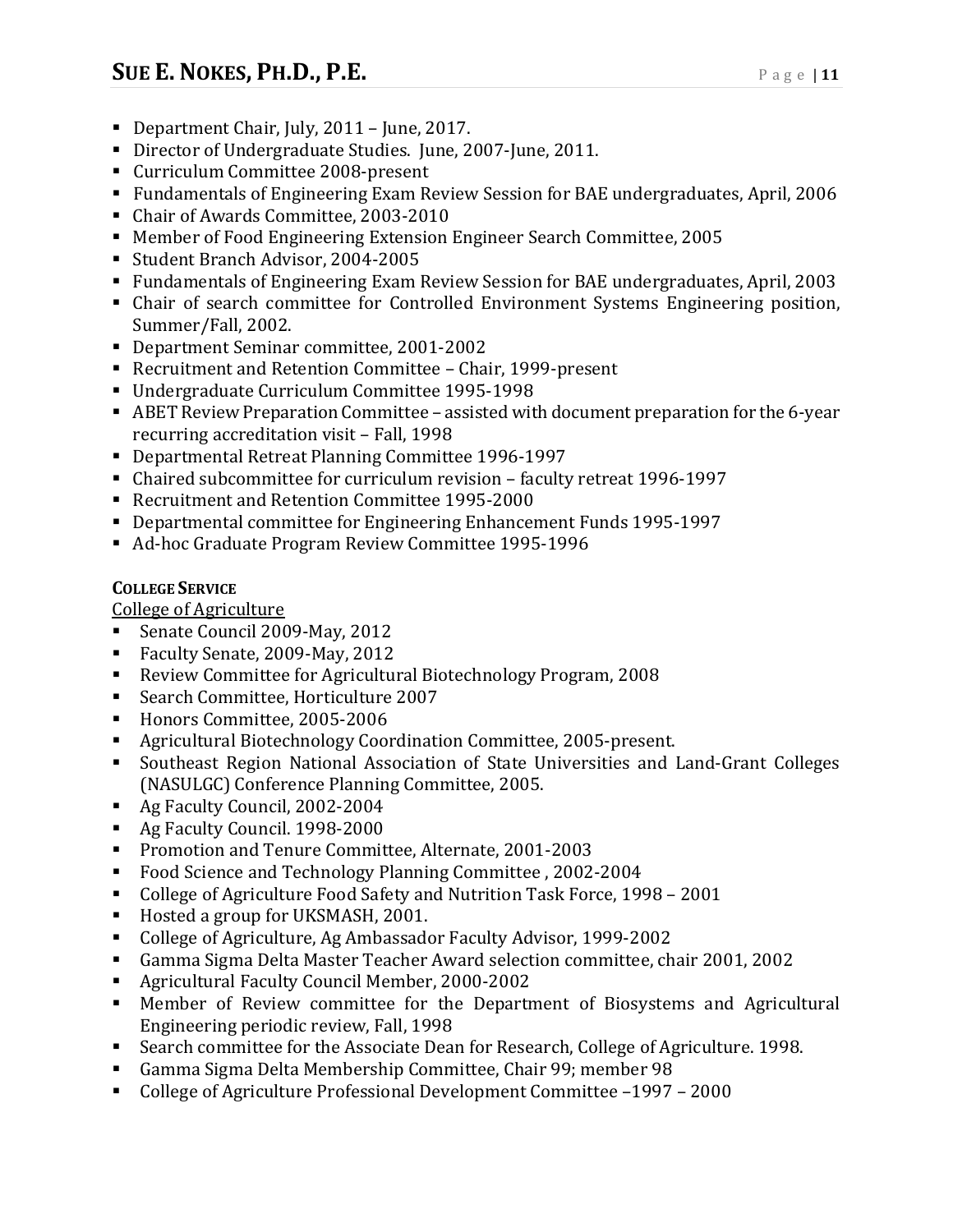Agricultural Biotechnology Curriculum Coordinating Committee 1995-1998

# College of Engineering

- Chair of Chairs, Academic Year 2016-2017
- SWE Scholarship selection committee, Spring, 2009
- Dean's Advisory Committee, 2007-2009
- Engineer's Day, February 2005: Organized BAE representation and displays and student participation: Interviewed on TV-WLEX at noon for E-Day promotion
- Organized an Assistant Professor coffee for new women assistant professors in the College of Engineering, at the request of Sue Scheff, Director of the Women in Engineering Program, Feb. 2004.
- Attended Region G SWE (Society of Women Engineers) Conference representing UK, Feb., 2003, Columbus, Ohio
- Committee for Undergraduate Degree in Biomedical Engineering 2002. Charged with determining future of undergraduate biomedical engineering program.
- CQI Team for Pre-Engineering Course Development 1998-2000
- CQI Team for Recruitment and Retention of Underrepresented Populations 1997-1999
- Scholarship Selection Committee 1996-1999
- Assisted in organizing the workshop "Successful Strategies for Recruitment and Retention: Building an Inclusive University". Spindletop, May, 1996.

# **UNIVERSITY SERVICE**

- Advisory Council, Vice-Provost for Faculty Development, 2010-2016.
- Institutional Diversity Advisory Council; Senate Council Liaison. September 2010-July, 2011. (resigned to become Department Chair)
- Senate Council member, January, 2010-July, 2011. (resigned to become Department Chair)
- Physical Sciences and Engineering Area Committee Member. September 1, 2009-Aug. 30, 2012.
- Curriculum Committee, General Education Reform, Quantitative Reasoning, Spring, 2009
- Dissertation Year Fellowship Selection Committee, Graduate School, Feb., 2009
- Kirwan Creativity and Scholarship Award Selection Committee, Graduate School, Feb. 2006 (approx. 15 nominations)
- Vice President for Research, External Review Committee for the Center for Biomedical Engineering, April, 2004. I was the UK representative and host to reviewers from Dean of Engineering, Michigan State and Chair of BME, University of Tennesee.
- Provost's committee to develop undergraduate Biomedical Engineering curriculum, 2002-2003
- **Participated in the filming of a new recruitment video for the University of Kentucky.** May, 2002.
- University Senate, 2001-2004 (Agriculture Faculty Representative).
- Senate Committee on Undergraduate Advising (4-year contract for students)
- Chancellor's Teaching Award selection committee, 2001
- Undergraduate Research and Creativity Grants selection committee, 2001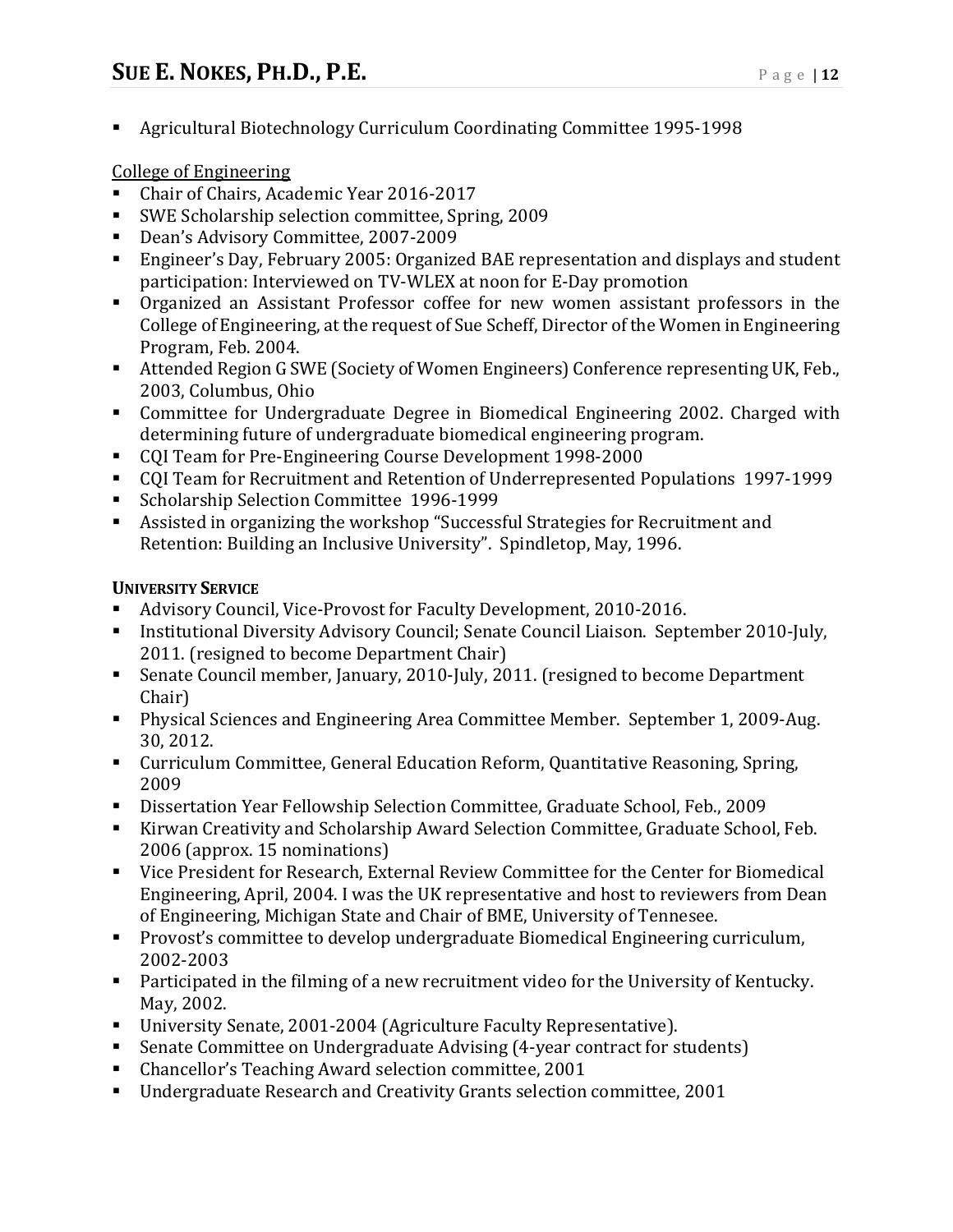- High School Merit Scholars Program, Reviewer for:
- College of Agriculture applicants Spring, 2003
- University applicants, Spring, 2001
- University, applicants, Spring, 2000
- Faculty Advisor to the UK Girl Scouts Troop, 2002-2004
- Major Research Equipment Grant Proposal Review Committee, December 1999- January 2000
- Task Force for Math, Science, and Technology Education, 1998-1999

# **NATIONAL COMMITTEES**

- ASABE President-Elect July, 2018-June, 2019.
- ASABE Treasurer, July, 2013 2017
- ASABE Nominating Committee, July, 2010-June, 2011
- ASABE Finance Committee, July, 2009-June, 2017
- ASABE Publications Council Liaison, July, 2009-June, 2014
- ASABE PAK committee for Professional Engineering Exam Summer, 2008-Summer 2009
- ASAE Meetings Council, Biological Engineering Division Representative, 2002 2003.
- ASAE Nominating Committee, 2002-2003.
- ASAE Associate Editor, Transaction of ASAE, IET Division. 2001-2006.
- ASAE, Chair, Biological Engineering Technical Committee, 2001-2002
- ASAE, Chair, Young Educator Award Committee, 2001-2002
- ASAE/IBE Program chair for 2001 technical meeting
- **ASAE Nominating Committee 1998, 1999**
- **IBE Counselor 1999-2001**

# **REVIEW PANELS**

- External Reviewer, Virginia Tech BAE Department, 2016.
- Chaired the review committee for the Department of Family Sciences, Winter, 2016.
- External Reviewer, Texas A&M BAE Department. March, 2015.
- Chaired the review committee for the Agricultural Biotechnology Program, Spring, 2014.
- External Reviewer, UC-Davis Graduate Program. January 20-21, 2011.
- ABET Program Reviewer, 2007-current (5 visits completed)
- USDA/DOE Biomass Research Initiative Full Proposal Review Biomass Conversion Technology. Aug, 2007.
- USDA/DOE Biomass Research Initiative Full Proposal Review Feedstock Handling. July, 2006.
- Invited participant at the Southeast Regional Biomass Workshop organized by DOE, May, 2006.
- National Science Foundation, SBIR/STTR, Biotechnology and Bioengineering, March 2006.
- National Science Foundation, SBIR/STTR, Biotechnology and Bioengineering, March 2004.
- USDA-NRI Non-food value added panel, April, 2002.
- USDA/DOE Biomass Research Initiative Site Review, Vermont Biorefinery, April 2005.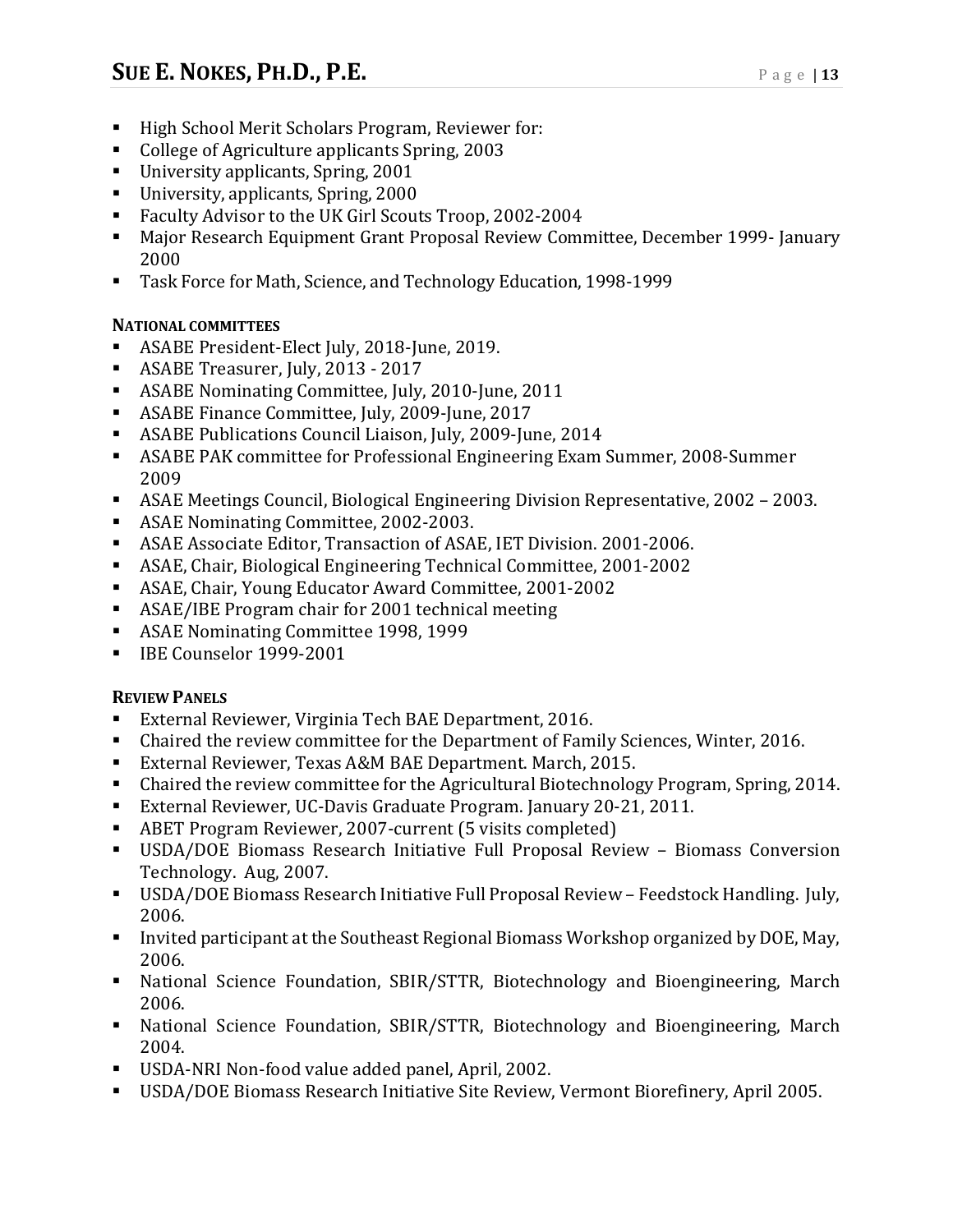- Ad-hoc reviewer for Biotechnology Progress, Iowa Energy Center, Microbiology, Bioresource Technology, and Trans. of ASAE.
- Reviewer for the Center for Plant Biotechnology Research. 2006.
- Ad-hoc reviewer for USDA-NRICGP Wood and Wood Fiber Utilization, April, 2003.

### **TEACHING SEMINARS AND WORKSHOPS ATTENDED**

Examples of Continuing Education for Technical Content

- Represented UK at Oak Ridge National Lab Genome to Life Center meeting of researchers from the south east, July 25 and 26, 2007.
- Represented UK at the USDA project meeting SDC 325 Sept. 24 & 25, 2007– The Science and Engineering of a Biobased Economy, 2007, 2008
- Represented UK at the USDA project meeting Biofuels, Bioproducts, Hybrid Biomaterials, Composite Production, and Traditional Forest Products. 2008.
- Reviewed the Department of Agricultural and Biological Engineering at Texas A & M University, February 5-7, 2007.
- Lauffenbergher, D. October 22, 2006. Seminar on Modeling cellular control systems. Professor at MIT in Biochemical Engineering.
- If Iump Genomics workshop, July, 2006. Sponsored by SAS and the Southeastern Statisticians Association.
- Participated in the First Workshop for the Billion-Ton Initiative, Sponsored by DOE, 2006.
- Kentucky Division of Energy. Biodiesel Showcase. February 8, 2005. Frankfort, Kentucky.
- Tour of the National Renewable Energy Laboratory. Golden, Colorado. October, 2004.
- Tour of the Hopkinsville Ethanol Plant. Hopkinsville, KY. July, 2004.
- Van Noort, D. 2004. Biomolecular Modeling. Computer Science Colloquium. February 16, 2004. Presenter from Princeton University.
- U.S. Department of Energy, Ethanol Workshop Series. Ethanol in Kentucky A Growing Opportunity. Frankfort, Kentucky. February 3, 2003.

Examples of Continuing Education for Teaching Methods

- ABET Summit, Louisville, KY October 29, 2008.
- College of Agriculture Workshop on Teaching and Advising, August, 18, 2008
- ABET Program Evaluator Training, Observer Visit, Minnesota, November 11-13, 2007
- College of Agriculture Workshop on Teaching and Advising, August 15, 2007
- Attended Service Learning workshop at the University of Kentucky, August 8-10, 2006.
- Attended Lilly Conference, Ohio University, Miami of Ohio, Summer, 1996.

# **TEACHING: COURSE DESCRIPTIONS**

# **EGR 101 INTRODUCTION TO ENGINEERING**

This course introduces the engineering profession and the skills and expectations required for success. Engineering applications of calculus are also presented. Lecture, three hours; laboratory, two hours per week.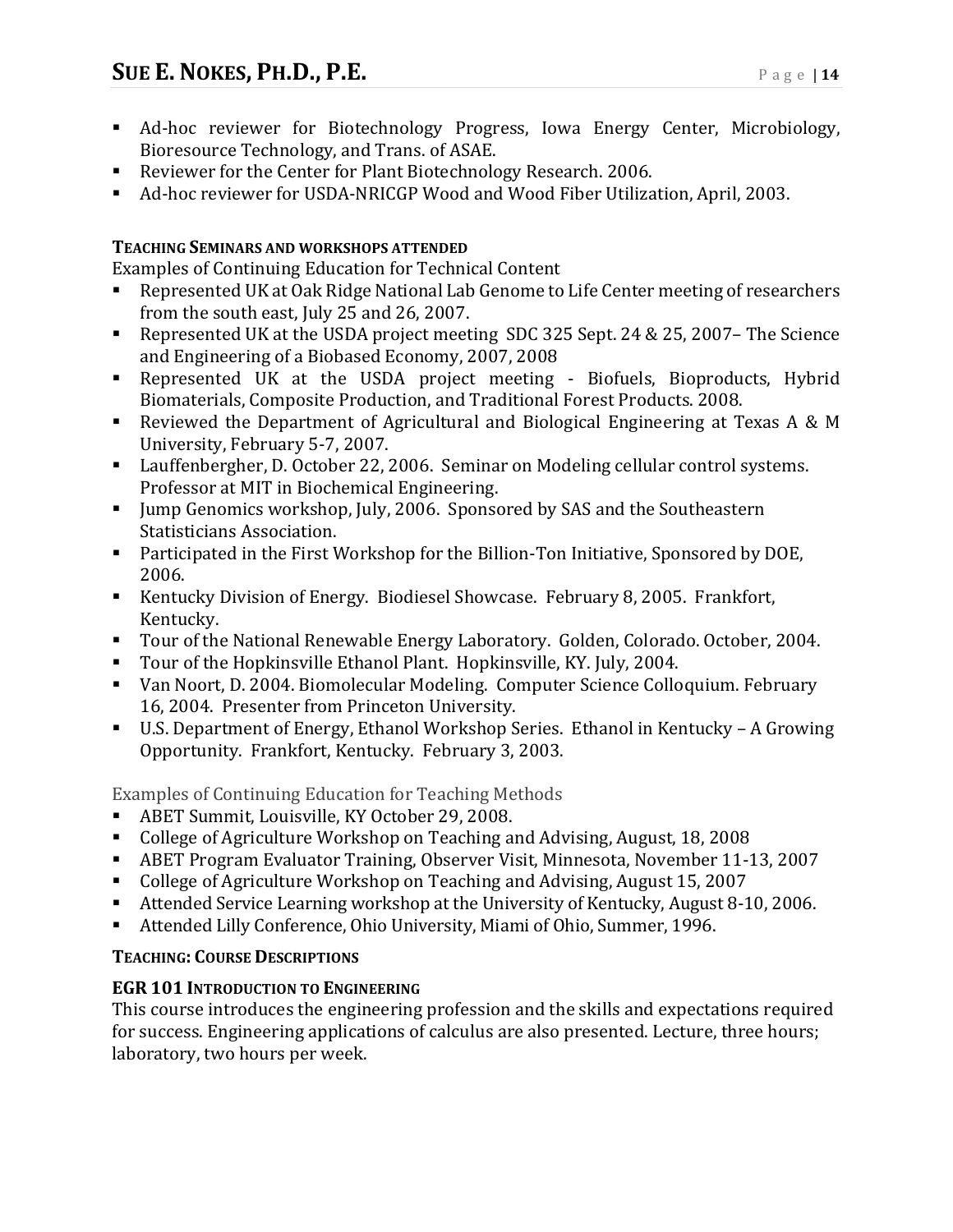### **BAE 102 INTRODUCTION TO BIOSYSTEMS AND AGRICULTURAL ENGINEERING**

An introduction to the engineering of food and fiber production and processing systems. Professionalism and the engineering approach is emphasized.

### **BAE 400 SENIOR SEMINAR**

A course for senior students in biosystems engineering with emphasis on oral communications skills. Students will do literature searches on topics related to the biosystems engineering profession and present oral and written reports. Prereq or concur with BAE 402.

### **BAE 447 BIOPROCESS ENGINEERING FUNDAMENTALS**

Design principles and equipment selection for the most common processing operations are studied for the manufacturing and preservation of biological materials. Topics will include the design of fluid flow systems, transient heat transfer, heat exchangers, psychometrics, and refrigeration. Prereq: ME 325 and engineering standing.

### **BAE 502 COMPUTER SIMULATION OF BIOLOGICAL SYSTEMS**

The course will focus on the mathematical description and computer simulation of the complex interactions involved in biological systems. Computer simulation will be used as a tool to analyze and suggest design changes to optimize performance. Prereq: Bio science elective, ME 340, and two "core" courses.

### **BAE 504 BIOFUELS**

An introduction to the basic principles for the production and utilization of biofuels with special emphasis on ethanol and biodiesel. Process chemistry of biofuel manufacturing, fuel properties and the use of ethanol in internal combustion engines and biodiesel in diesel engines will be discussed.

# **BAE 680 BIOCHEMICAL ENGINEERING**

Principles and design of processes involving biochemical reactions, including aerobic and anaerobic respirations and fermentations, and involving pure and mixed cultures. Energy considerations, heat and mass transfer, biochemical kinetics, and application to biological waste treatment. Prereq: CME 550, CME 630, CHE 440G or consent of instructor. (Same as CME 680.)

### **BAE 502 COMPUTER SIMULATION OF BIOLOGICAL SYSTEMS (SPECIAL PROBLEMS IN BIOSYSTEMS AND**

**AGRICULTURAL ENGINEERING)** A graduate course in the Biosystems and Agricultural Engineering Department. This course will introduce the student to the field of computer simulation: including history and terminology. We explore practical simulation applications in biological systems, and learn the steps involved in developing a computer simulation. We also explore some of the "art" involved in computer simulation.

### **BAE 503 BIORENEWABLE RESOURCE ENGINEERING (SPECIAL PROBLEMS IN BIOSYSTEMS AND AGRICULTURAL ENGINEERING)** A graduate course in Biosystems and Agricultural Engineering